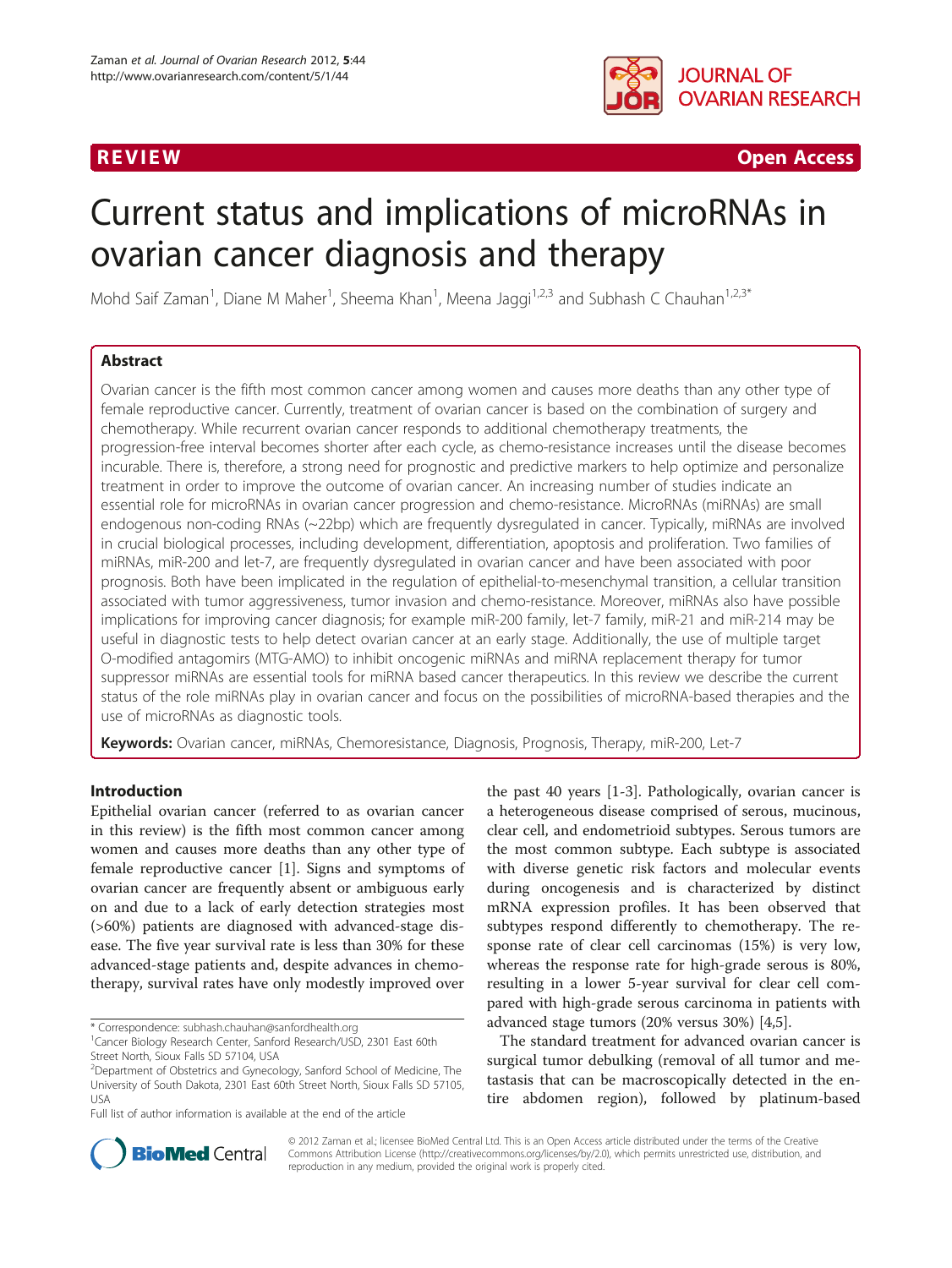<span id="page-1-0"></span>chemotherapy [\[6](#page-8-0)]. Neoadjuvant therapy, the use of chemotherapy or radiation prior to surgery, may be an option for patients with stage IIIC or IV ovarian cancer which typically presents with a large tumor burden and extensive metastases. For these patients optimal debulking may be difficult to achieve, making neoadjuvant therapy an important option [[7\]](#page-8-0); however, there is currently an ongoing debate to clearly identify which patients would benefit from neoadjuvant therapy [[8,9\]](#page-8-0).

Chemotherapy in ovarian cancer includes platinumbased drugs, cisplatin or carboplatin coupled with paclitaxel. After first-line treatment with carboplatin and paclitaxel, most patients eventually relapse with a median progression-free survival of 18 months. Recurrent ovarian cancer initially responds to additional chemotherapy; however, the progression-free interval becomes shorter after each cycle as chemo-resistance increases until the disease becomes incurable [\[10](#page-8-0)]. A number of molecular mechanisms have been characterized to explain the development of resistance to chemotherapy, such as increased DNA repair activity and defective

DNA damage response [\[11](#page-8-0)], increased anti-apoptotic regulator activity [[12](#page-8-0),[13](#page-8-0)], growth factor receptor deregulation [\[14](#page-8-0)] [[15\]](#page-8-0) and post-translational modification or aberrant expression of β-tubulin and other microtubule regulatory proteins [[16](#page-8-0)].

The recently discovered microRNAs (miRNAs) constitute a novel regulatory layer of gene expression and have been implicated in the etiology of various kinds of human cancers. miRNAs are small (~22bp) endogenous non-coding RNAs and are frequently dysregulated in cancer. Their role is to modulate gene expression mainly by base-pairing to the 3'-UTR (untranslated region) of the target mRNA, eventually causing either translational repression, mRNA cleavage, or destabilization [[17](#page-8-0)]. In ovarian carcinoma the expression of various miRNAs has been found to be dysregulated [\[18](#page-8-0)]. Recent reports support a role for miRNAs in the initiation and progression of ovarian carcinoma [[19](#page-8-0)-[21\]](#page-8-0) by promoting the expression of proto-oncogenes or by inhibiting the expression of tumor suppressor genes. In this review we focus on the current status of the role miRNAs play in

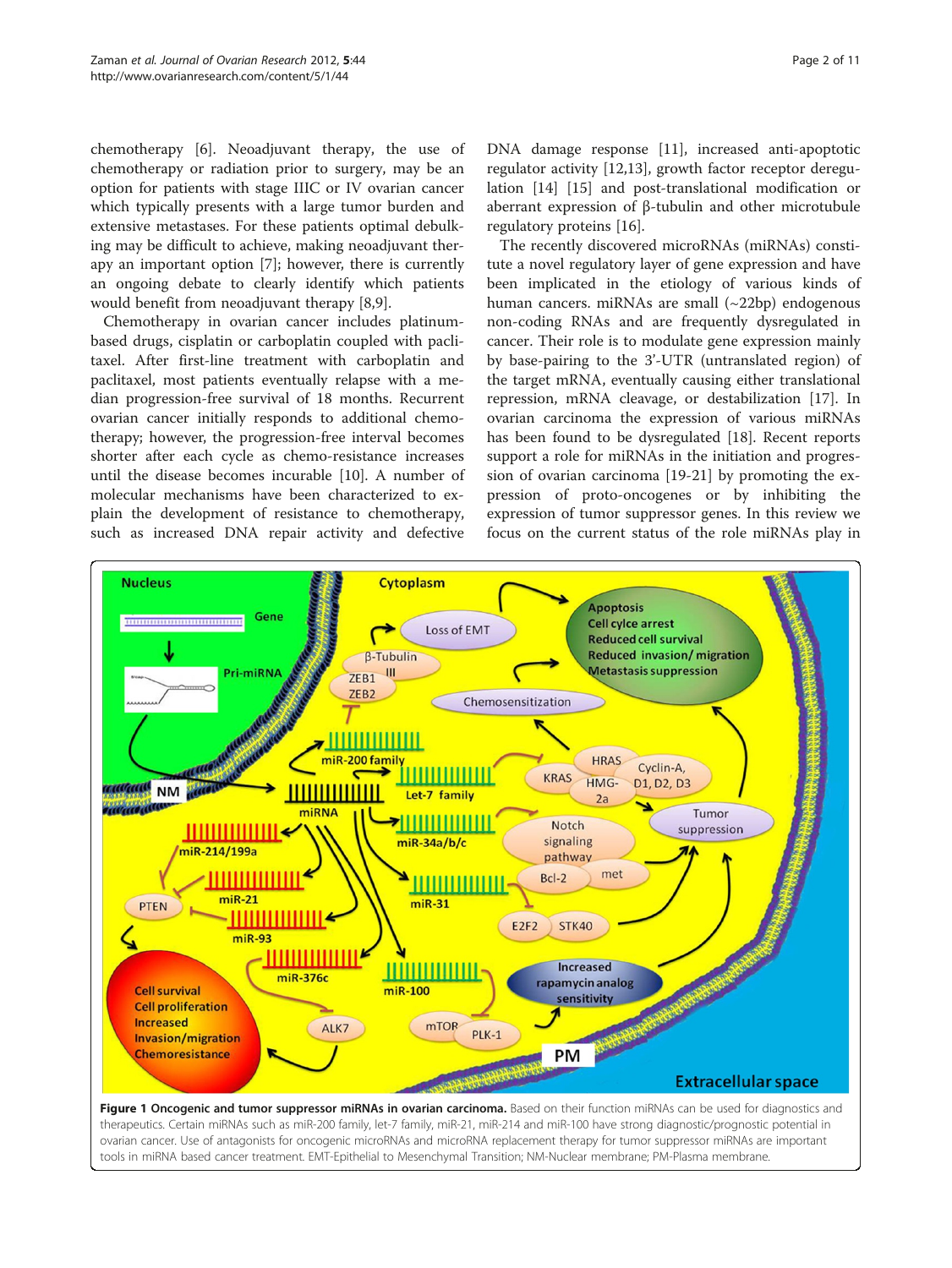<span id="page-2-0"></span>ovarian cancer (Figure[-1](#page-1-0) and Table-1). We also describe their diagnostic / prognostic and therapeutic potential.

#### miRNAs

miRNAs were first discovered in 1993 by Lee, Feinbaum and Ambros in the nematode C. elegans [\[22](#page-8-0)] and are now known to be present and highly conserved among a wide range of species [[23\]](#page-8-0). Mature miRNAs are derived from precursors called pri-miRNAs, composed of hundreds or thousands of nucleotides [\[17,24,25](#page-8-0)]. miRNAs precursor sequences are located in different parts of nuclear DNA and may constitute mono- or policistrone transcriptional units. Pri-miRNAs are transcribed mainly by polymerase RNA II. Subsequently, they are cleaved by the endonuclease Drosha and cofactor DGCR8 into a structure known as precursor miRNA or pre-miRNA. Pre-miRNAs, ~60 nucleotide stem-loop molecules, are transported from the nucleus to the cytoplasm by Exportin 5 and protein Ran-GTP and further processed by the Dicer enzyme into a ~22 nucleotide double-stranded microRNA [[26](#page-8-0)]. The double-stranded miRNA assembles into a ribonucleoprotein complex which is known as the RNA induced silencing complex (RISC) [\[27](#page-8-0)]. The RISC induces unwinding of the double-stranded molecule into single stranded miRNA, concomitantly degrading the complementary strand. In animals the miRNA–RISC binds to 3' untranslated region (3' UTR) of mRNA, does not require perfect complementarity, and induces inhibition of translation at the initiation or elongation phase

|  | Table 1 miRNAs: functions and targets in ovarian cancer |  |  |  |  |
|--|---------------------------------------------------------|--|--|--|--|
|--|---------------------------------------------------------|--|--|--|--|

[[27\]](#page-8-0). The mode of inhibition may depend, in part, on the level of complementarity of the miRNAs where perfect or near perfect complementarity favors degradation. The mechanism of 3'UTR mRNA target regulation is complex. Nevertheless, recent studies suggest that it is a two step process in which inhibition of translation is done first, followed by mRNA decay due to deadenylation of the mRNA [[28\]](#page-8-0). The seed sequence is essential for the binding of the miRNA to the mRNA. The seed sequence is a conserved heptamerical sequence which is mostly situated at positions 2–7 from the 5' end of the miRNA, although other factors are also important [[17](#page-8-0),[29](#page-8-0)]. Gu et. al. [\[30\]](#page-8-0) have suggested that miRNA target sites can also be found in the 5' UTR or even in the coding region of the mRNA. By binding to 5' UTR sequences miRNAs can also activate translation. Thus, inhibition of posttranscriptional mRNA processing is not the only way of regulating miRNA-dependent gene expression [[31\]](#page-8-0). Moreover, as miRNAs do not require perfect complementarity for functional interactions with mRNA targets, a single miRNA can regulate multiple targets and conversely, multiple miRNAs are known to regulate individual mRNAs [\[32](#page-8-0)].

### miRNAs in cancer

miRNAs are involved in crucial biological processes, including development, differentiation, apoptosis and proliferation [\[33](#page-8-0)]. This is done through imperfect pairing with target messenger RNAs (mRNAs) of protein-coding

| microRNAs      | <b>Function</b>                              | <b>Targets</b>                                     | Reference                        |
|----------------|----------------------------------------------|----------------------------------------------------|----------------------------------|
| miR-200 family | Tumor suppressor                             | ZEB1,ZEB2,B tubulin III                            | $[31,42,45,47,48,51-59,111,112]$ |
|                | (Loss of EMT)                                |                                                    |                                  |
| Let-7 family   | Tumor suppressor                             | KRAS,HRAS,C-MYC,HMGA-2,CyclinA,D1,D2,D3,CDC25,CDK6 | $[47,68-81,110,113,116,117]$     |
|                | (Chemosensitization)                         |                                                    |                                  |
| $miR-34a/b/c$  | Tumor suppressor                             | c-myc,CDK6,Notch-1,MET,E2f3,Bcl2,cyclinD1          | [82, 119]                        |
|                | (Reduced invasion/migration/proliferation)   |                                                    |                                  |
| $miR-100$      | Tumor suppressor                             | mTOR, PLK-1                                        | $[83 - 85]$                      |
|                | (Increased sensitivity to rapamycin analogs) |                                                    |                                  |
| $miR-31$       | Tumor suppressor                             | E2F2, STK40                                        | [86]                             |
|                | (Increased apoptosis)                        |                                                    |                                  |
| miR-214/199a*  | Oncogenic                                    | PTEN                                               | $[51, 87 - 91, 93, 112]$         |
|                | (Chemoresistance)                            |                                                    |                                  |
| miR-376c       | Oncogenic                                    | ALK7                                               | [21,98]                          |
|                | (Chemoresistance)                            |                                                    |                                  |
| miR-93         | Oncogenic                                    | PTEN                                               | $[100-102]$                      |
|                | (Chemoresistance)                            |                                                    |                                  |
| $miR-21$       | Oncogenic                                    | PTEN                                               | $[47,51,104-107,112]$            |
|                | (Chemoresistance)                            |                                                    |                                  |

miRNAs in ovarian carcinoma can either be oncogenic or tumor suppressor. Tumor suppressor miRNAs suppress oncogenes resulting in either loss of EMT (Epithelial Mesenchymal Transition), chemosensitization or tumor suppression. Whereas, oncogenic miRNAs target tumor suppressor genes leading to chemo resistance and reduced survival.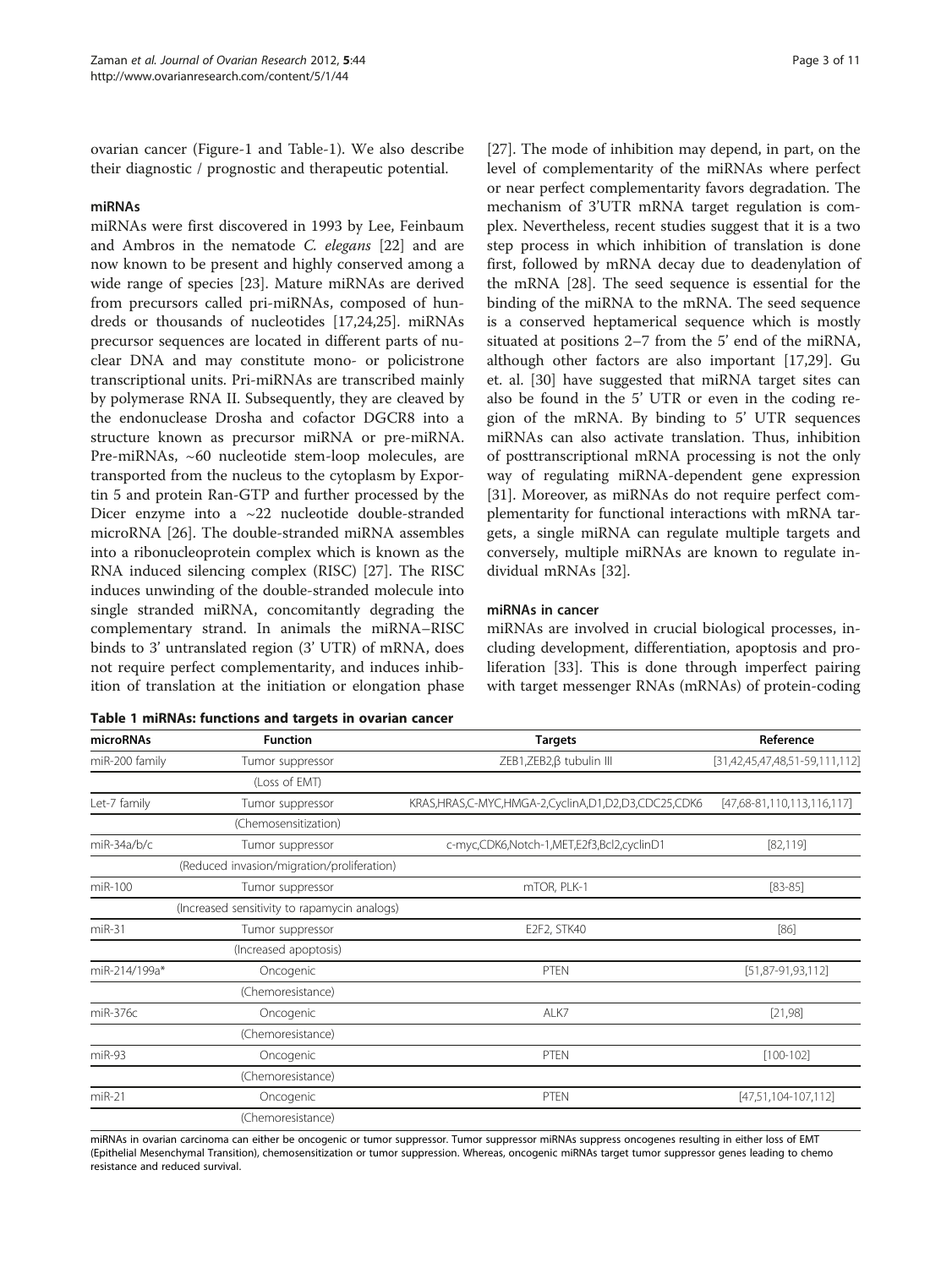<span id="page-3-0"></span>genes and the transcriptional or post-transcriptional regulation of their expression [[26](#page-8-0)]. The first reported link between miRNAs and cancer regarded chronic lymphocytic leukemia, wherein miR-15 and miR-16 were found to be deleted or down-regulated in a majority of tumors [[34\]](#page-8-0). Since then, changes in the expression level of miRNAs have subsequently been detected in many types of human tumors [[35\]](#page-8-0). miRNAs have various roles in oncogenesis as they can function either as tumor suppressors (e.g., miR-15a and miR-16-1) or oncogenes (e.g., miR-155 or members of the miR-17–92 cluster). Recent studies on the abnormal expression of miRNAs in cancer have described the following reasons for differential expression: chromosomal rearrangements [\[36-38](#page-8-0)], genomic copy number change [[39](#page-8-0),[40](#page-8-0)], epigenetic modifications [\[41,42\]](#page-8-0), defects in miRNA biogenesis pathway [\[43](#page-8-0)], and regulation by transcription factors [\[44](#page-8-0)].

### miRNAs in ovarian cancer

One of the seminal studies done on epithelial ovarian cancer (EOC) and miRNA was done by Zhang et. al. in 2008 [\[45](#page-8-0)]. In this study the authors utilized an integrative genomic approach to study miRNA deregulation in human epithelial ovarian cancer. They compared mature miRNA expression profiles in 18 ovarian cancer cell lines and 4 immortalized, non neoplastic cell lines derived from normal ovarian surface epithelium. Thirty five miRNAs were found to be differentially expressed between the two groups of cells. Out of these 35, only 4 were up-regulated, whereas the rest were mostly downregulated in cancer cells as compared to immortalized non-neoplastic cell lines. The 4 up-regulated miRNAs were miR-26b, miR-182, miR-103 and miR-26a. The list of down-regulated miRNAs included prominent tumor suppressors such as let-7d and miR-127. This showed that miRNA expression profiles can distinguish malignant from nonmalignant ovarian surface epithelium. Zhang et. al. went on to analyze 106 primary human ovarian cancer specimens of various stages and grades using miRNA microarrays. They found that all tumor suppressor miRNA alterations were related to downregulation in late stage tumors, which included miR-15a, miR-34a and miR-34b. The authors also observed that DNA copy number loss and epigenetic silencing are mainly responsible for down-regulation of the miRNAs. In the case of over-expressed miRNAs (oncogenic miR-NAs such as miR-182) the chromosomal regions were found to be amplified in a significant number of cancer samples. Additionally, epigenetic alterations reduced the expression of 16 out of 44 miRNAs which were downregulated in late-stage ovarian cancer as the expression of these miRNAs, e.g. miR-34b, was restored by DNA demethylation or histone deacetylase inhibiting agents.

In addition several studies have compared the expression profile of miRNAs in a large number of clinical ovarian cancer samples to normal ovarian tissues, ovarian epithelial cell lines or fallopian tubes [[42](#page-8-0),[46](#page-8-0)-[51\]](#page-9-0). The following sections provide information regarding miR-NAs that are suggested to be involved in the pathobiology of ovarian cancer (Tables [1](#page-2-0) and 2).

### miRNA-200 family

The miR-200 family contains miR-200a, miR-200b, miR-200c, miR-141 and miR-429 which are arranged in 2 clusters in the human genome. miR-200a, miR-200b and miR-429 are located on chromosome 1, while miR-200c and miR-141 are on chromosome 12 [\[52](#page-9-0)]. Iorio et. al. [[42\]](#page-8-0) have shown that the miR-200 family is among the most significantly over-expressed miRNAs in epithelial ovarian cancer. The expression of miR-200a and miR-200c was found to be up-regulated in three types of ovarian cancer: serous, endometrioid and clear cell. However, miR-200b and miR-141 are up-regulated in endometrioid and serous subtypes. The role of the miR-200 family in ovarian carcinoma is complicated. While miR-200 family members are believed to be metastasis suppressants, the majority of studies done on the family relate to over expression in ovarian cancer. However, some studies report that miR-200 family members are either down regulated [\[48](#page-8-0)] or even unchanged [\[45](#page-8-0)]. These differing results may occur because of the use of different normal controls or the inclusion of ovarian stromal cells which lack miR−200 expression.

Further complicating the potential roles of the miR-200 family members, recent studies have implicated the miR-200 family with the regulation of the epithelial to

| Table 2 miRNA profile of subtypes of ovarian cancer |  |  |
|-----------------------------------------------------|--|--|
|-----------------------------------------------------|--|--|

| Type of ovarian<br>cancer | Up-regulated miRNA                                                          | Down-regulated miRNA                                       | References                    |
|---------------------------|-----------------------------------------------------------------------------|------------------------------------------------------------|-------------------------------|
| Serous                    | miR-200a, miR-200b, miR-200c, miR-141, miR-93, miR-21,<br>miR-519a, miR-214 | let7-b, miR-99a, miR-125b, miR-22, miR-<br>31. miR-34a/b/c | [42,47,51,86,102,106,108,109] |
| Clear Cell                | miR-519a, miR-182, miR-30a, miR-21, miR-200a, miR-200c                      | miR-100, miR-22, miR-34a/b/c, miR-214                      | [42,51,83,109]                |
| <b>Mucinous</b>           | miR-153, miR-485-5p                                                         |                                                            | [109]                         |
| Endometrioid              | miR-200a, miR-200b, miR-200c, miR-141                                       |                                                            | $[42]$                        |

Most of the miRNA profiling has been done on the serous and clear cell ovarian carcinoma. miR-200 family stands out as the up-regulated miRNA in most types of ovarian cancer. miR-100 plays a specific role in clear cell ovarian carcinoma.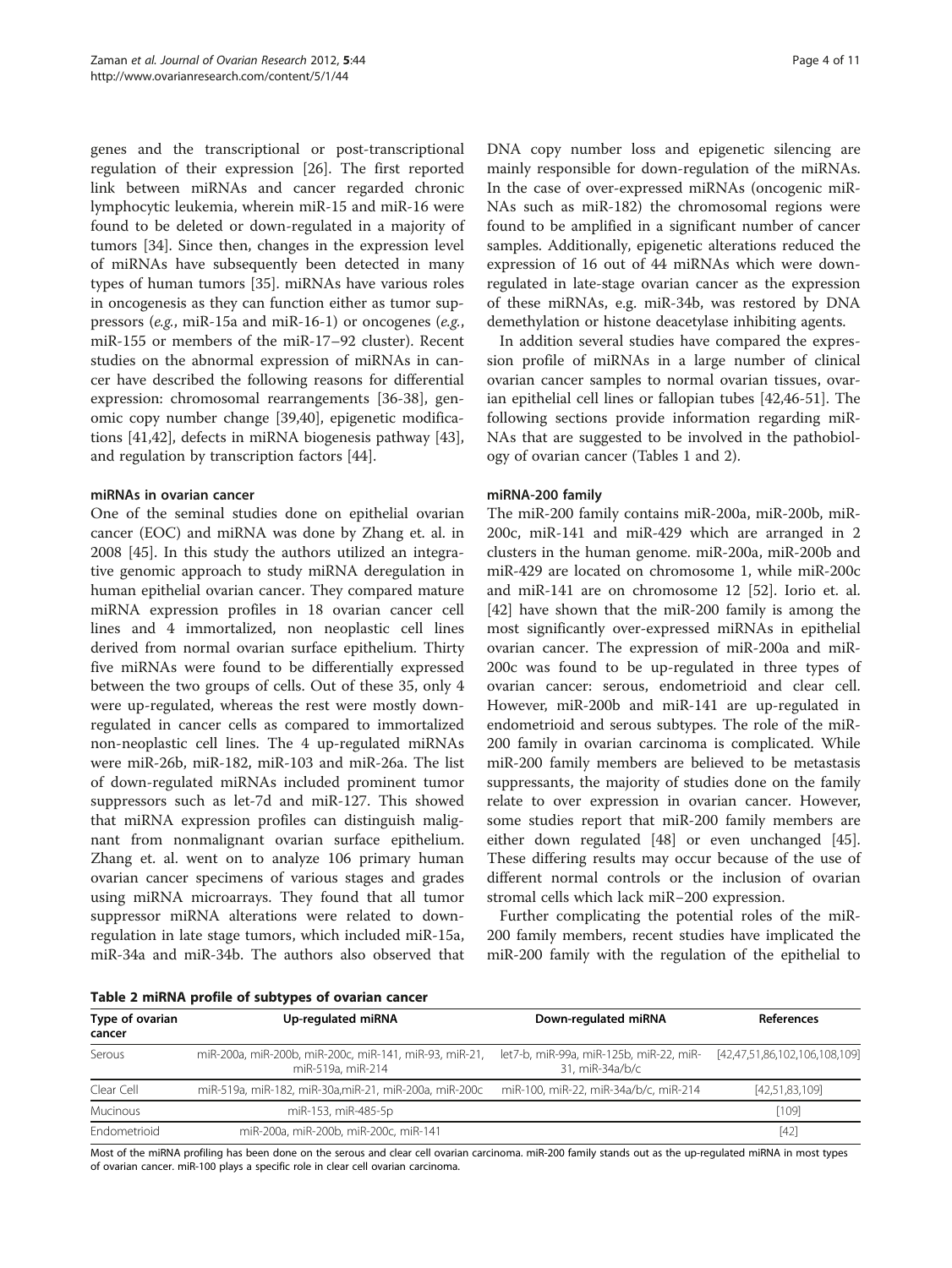mesenchymal transition (EMT). EMT is a process where epithelial tumor cells are stimulated by extracellular cytokines, e.g. TGFβ, or intracellular molecules such as oncogenic Ras, to change their epithelial characteristics into a mesenchymal phenotype with increased migratory and invasive capabilities. EMT is induced by a group of transcriptional repressors, such as Snail, Slug, TWIST, Id2, ZEB1 and ZEB2. The protein levels of these repressors increase during EMT, resulting in the downregulation of genes such as E-cadherin which are responsible for the epithelial identity of the cells [\[53](#page-9-0)]. The E-cadherin molecules mediate cell-cell adhesion. Park et. al. [[54\]](#page-9-0) have shown a positive correlation in the expression of E-cadherin with the expression of miR-200c in ovarian cancer tissues. The miR-200 family members have also been shown to suppress the expression of ZEB1 and ZEB2, thereby suppressing EMT. Over expression of miR-200 a/b/c and/or miR-141 down regulates ZEB1/2 levels, and leads to higher levels of E-cadherin and an epithelial phenotype. On the contrary, ZEB1/2 can inhibit the expression of miR-200 family members by binding to the promoter of both miR-200 clusters thereby blocking transcription. The mechanistic explanation of the above process can be summarized as follows: activation of a trigger such as TGF-β or PDGF-D [[52\]](#page-9-0), leads to increased levels of ZEB1/2, decreased expression of miR-200 and the induction of EMT [[31,](#page-8-0)[54-57](#page-9-0)]. The miR-200 family might be down regulated when cancer cells acquire invasive properties and then become up-regulated when the cells undergo mesenchymal to epithelial transition during the process of re-epithelialization, which is evident from the positive correlation of miR-200 and Ecadherin expressions [\[58\]](#page-9-0).

In a recent study, Leskela et. al. [\[59\]](#page-9-0) demonstrated the role of the miR-200 family members in controlling βtubulin III expression and its association with paclitaxelbased treatment response and progression-free survival in ovarian cancer patients. Previous studies demonstrated that high tumoral β-tubulin III expression has been associated with decreased survival with non-small cell lung cancer [\[60,61](#page-9-0)], breast [\[62](#page-9-0)], head and neck [[63](#page-9-0)] and ovarian cancer [[64\]](#page-9-0). Moreover, a number of studies have also shown that high expression of β-tubulin III is associated with worse treatment response in ovarian cancer [[65](#page-9-0)-[67\]](#page-9-0). Leskela et. al. found that tumors with high levels of β-tubulin III protein have significantly decreased miR-200 expression. They observed the strongest associations with miR-141, miR-429 and miR-200c. miR-200c expression was statistically significantly associated with response to treatment as patients who did not achieve a complete clinical response had lower levels of miR-200c as compared to those showing a complete response. Low expression of miR-200c was also associated with recurrence of ovarian cancer. Moreover, miR-429 expression was found to be significantly associated with recurrence-free survival and overall survival of the patients [[59\]](#page-9-0).

# Let-7 family

The let-7 (lethal-7) family in humans consists of 13 miR-NAs located on nine different chromosomes [[68,69\]](#page-9-0). In multiple human cancers expression of the let-7 family is significantly reduced. Low let-7 expression has been found to be associated with poor survival of cancer patients [\[70,71\]](#page-9-0). Let-7 suppresses multiple ovarian cancer oncogenes, which includes KRAS, HRAS[\[72](#page-9-0)], c-MYC [[72\]](#page-9-0) and HMGA-2 [[73\]](#page-9-0). Moreover, it also inhibits cell cycle regulators such as CDC25, CDK6 as well as Cyclin A, D1, D2 and D3 [[74,75\]](#page-9-0). The mechanism of downregulation for let-7 miRNAs is through copy-number alterations [\[76](#page-9-0)]. The genomic locus containing let-7a-3/ let-7b was deleted in 44% of ovarian cancer samples studied. Restoration of let-7b expression significantly reduced ovarian tumor growth both in vitro and in vivo.

Additionally, recent studies have shown a correlation between loss of let-7 and resistance to either chemotherapeutic drugs or radiation [\[71,77](#page-9-0)-[79\]](#page-9-0). Using a drug resistant ovarian cancer cell line, Boyerinas et. al. [[80](#page-9-0)] demonstrated that drug sensitivity to taxanes is increased upon over expression of let-7g as it inhibits IMP-1, an RNA binding protein which stabilizes the mRNA of a number of target genes, including, MDR1 (multidrug resistance-1). MDR1 is a member of the adenosine triphosphate binding cassette transporters (ABC transporter family) which pump drugs across the cell membrane to the extracellular space. Therefore, the expression of let-7g resulted in a decrease in MDR1 and sensitized the cells to Taxane treatment.

On the other hand, Lu et. al. [\[81\]](#page-9-0) observed that ovarian cancer patients responding to a regimen of platinum and paclitaxel had significantly lower let-7a expression than those who did not respond to treatment. Moreover, survival data indicated that patients with high let-7a survived better when they were treated with platinum only (no paclitaxel) as compared to those having low expression of let-7a. The authors conclude that miRNA-let-7a expression can be a potential marker for selection of chemotherapeutic agents in ovarian cancer treatment.

# miRNA-34 a/b/c

Quantitative-RT PCR and in-situ hybridization in a panel of 83 human ovarian cancer samples showed a significant decrease in miR-34a/b/c expression. The decrease was also correlated with the p53 status as p53 regulates the expression of miR-34 family members by promoter methylation and copy number alterations [\[82](#page-9-0)]. Over-expression of miR-34 family members reduced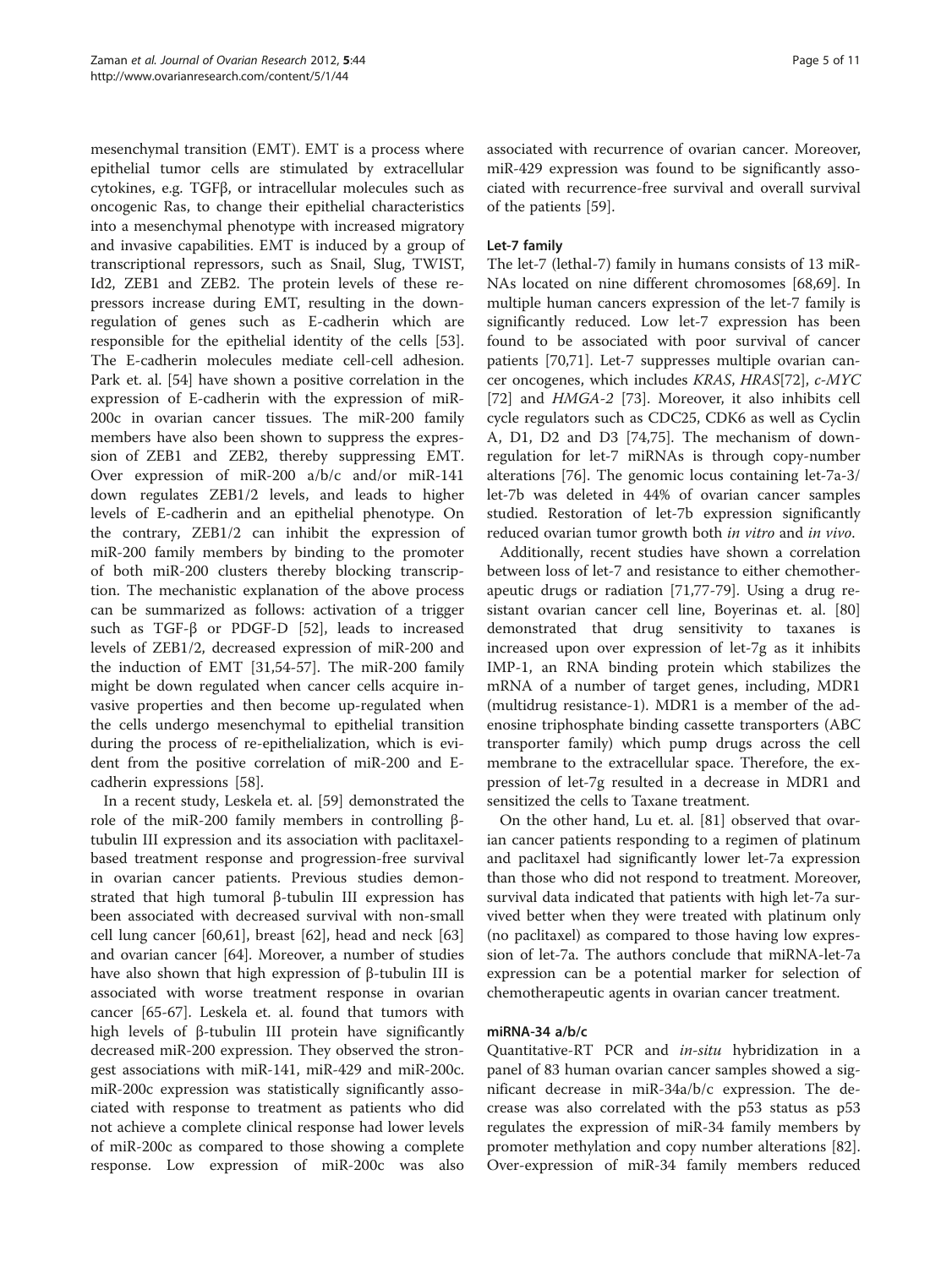migration, invasion and cellular proliferation in ovarian cancer cell lines, providing evidence that the loss of miR-34 family members may be involved in the pathobiology of ovarian cancer.

#### miRNA-100

miR-100 is a tumor suppressor which has been found to be down-regulated in most of the ovarian cancer cell lines, especially clear cell ovarian carcinoma cell lines and ovarian cancer tissues [\[83,84](#page-9-0)]. miR-100 represses mTOR (mammalian target of rapamycin) signaling and increases sensitivity to the cancer drug everolimus (rapamycin analog RAD001) in cell lines derived from clear cell carcinomas. mTOR is a serine/threonine kinase and is a downstream effector of the Akt signaling pathway. mTOR has also been shown to be a possible therapeutic target in both cisplatin-sensitive and cisplatin-resistant clear cell ovarian carcinoma [\[85](#page-9-0)]. Low miR-100 expression was associated with shorter overall patient survival and advanced stage ovarian cancer. Moreover, its expression has been shown to be an independent predictor of overall survival in ovarian cancer patients. miR-100 also inhibits the expression of the proto-oncogene PLK1 (Polo-like kinase-1) in ovarian cancer [\[84\]](#page-9-0).

#### miRNA-31

miR-31 is under-expressed in both serous ovarian cancer cell lines and tissues [[86\]](#page-9-0). miRNA-31 inhibits the expression of cell cycle regulators such as E2F2 and STK40, a repressor of p53 mediated transcription, and acts as a tumor suppressor in ovarian cancer. Over expression of miR-31 in ovarian cancer cell lines having non functional p53 pathways lead to decreased proliferation and increased caspase-mediated apoptosis, whereas, over expression of miR-31 had no effect on ovarian cancer cells having wild-type p53 [[86](#page-9-0)]. Thus, miRNA-31 might have therapeutic roles in the case of cancers having p53 mutations.

### miRNA-214/199a\*

Up-regulation of miR-214 has been detected in various human malignancies, including pancreatic, prostate, gastric, breast and ovarian cancers as well as malignant melanoma [\[51,87](#page-9-0)-[90](#page-10-0)]. miR-214 has extensive roles in chemo-resistance, tumor progression and metastasis [[51,87,88,](#page-9-0)[91\]](#page-10-0). Yang et. al. [\[51\]](#page-9-0) have shown that miR-214 induces cell survival and cisplatin resistance by targeting PTEN. miRNA microarrays show the aberrant regulation of 36 miRNAs between normal ovarian cells and epithelial ovarian tumors [[51\]](#page-9-0). miR-199a\*, miR-214, miR-200a and miR-100 were most highly differentially expressed. miR-199a\* and miR-214 were found to be up-regulated in 53 and 56% of the tumor tissues, respectively. miR-214 knockdown was found to abrogate cisplatin

resistance in cisplatin-resistant cell line A2780CP, whereas exogenous expression of miR-214 renders cisplatin-sensitive cell line A2780S and OV119 cells resistant to cisplatin induced apoptosis. miR-214 activates the Akt pathway by targeting PTEN, which normally negatively regulates Akt. Constitutive activation of Akt leads to chemo-resistance in different types of tumors including ovarian cancer [[92\]](#page-10-0). Thus, miR-214 possibly plays an important role in cisplatin resistance by targeting the PTEN/Akt pathway. miR-199a and miR-214 have been implicated in the process of differentiation of ovarian cancer stem cells (CSCs) into mature ovarian cancer cells [\[93](#page-10-0)]. Twist 1, a transcription factor belonging to basic helix-loop-helix proteins has been shown to regulate the expression of both miR-199a and miR-214 which are part of the human *Dnm3os* gene. Twist 1 is involved in the differentiation of multiple cell lineages, including muscle, cartilage and osteogenic cells [\[94-97](#page-10-0)]. Twist 1 levels increase during the differentiation process leading to an increase in miR-199a and miR-214, a decrease in IKKβ expression (target of miR-199a), and a decrease in PTEN expression (target of miR-214). This eventually results in an increase in the pAkt activity leading to the process of differentiation.

#### miRNA-376c

miRNA-376c was earlier known as miR-368 and was found to be over expressed in a subset of acute myeloid leukemia [\[98\]](#page-10-0). Ye et. al. have shown that miR-376c promotes cell proliferation, survival and spheroid formation in ovarian cancer cells [\[21\]](#page-8-0). This is done by suppressing activin receptor-like kinase 7 (ALK7) and its ligand Nodal, which together are able to induce apoptosis in human epithelial ovarian cancer cells. A previous study had demonstrated that the Nodal-ALK7 pathway might be involved in chemosensitivity [\[99](#page-10-0)]. miR-376c over expression significantly reduced the effect of cisplatin. Moreover, miR-376c and siRNA inhibitors of Nodal and ALK7 also blocked the effect of carboplatin. Chemosensitive and chemoresistant ovarian tumors showed a differential expression of ALK7 and miR-376c. Immuno-histochemical staining was used to stain tumors with ALK7 and miR-376c was detected using real-time PCR, in patients showing a complete response (CR) and those who had an incomplete response (IR). Patients showing CR showed significant ALK7 staining, whereas the staining intensity was very weak in patients with IR. Additionally, the miR-376c expression level was inversely related to ALK7 in both cases [[21\]](#page-8-0).

# miRNA-93

miRNA-93 is part of the miR-106b-25 cluster [[100](#page-10-0)]. It has been shown to promote tumor growth and angiogenesis by targeting integrin-β8 [\[101](#page-10-0)]. In ovarian cancer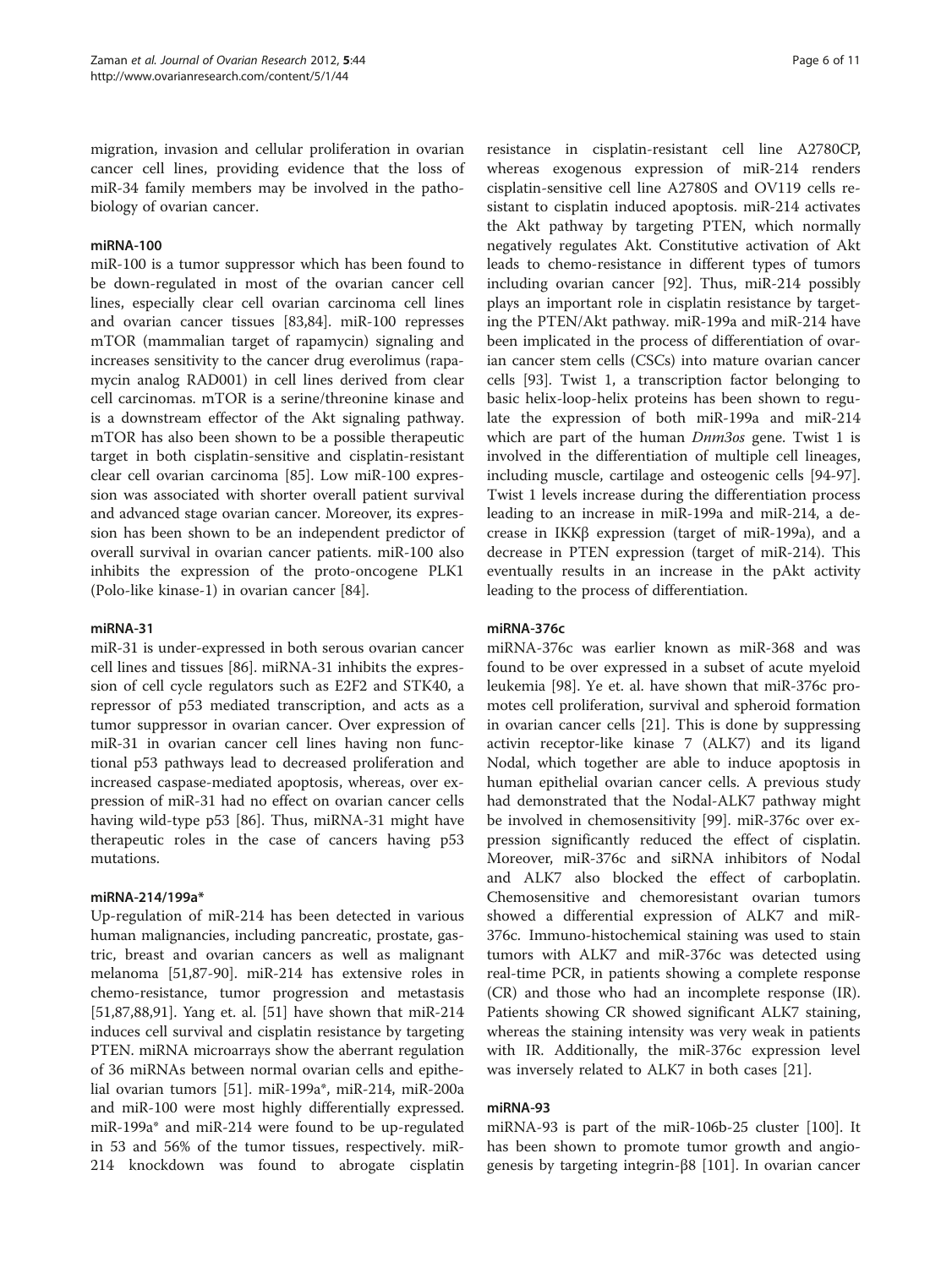it is up-regulated in cisplatin-resistant ovarian cancer cells [\[102\]](#page-10-0). It regulates cisplatin chemosensitivity in cisplatin resistant ovarian cancer cells OVCAR3 and SKOV3 by targeting the phosphatase PTEN. Overexpression of miR-93 in both these cells increased the ratio of phosphorylated Akt/over the total Akt (pAkt/ total Akt). Phospho rylated-Akt has been shown to play an important role in multiple drug resistance including cisplatin [[92,103\]](#page-10-0).

# miRNA-21

miR-21 is aberrantly expressed and functions as an oncogenic miRNA in many tumors including ovarian cancer [\[51](#page-9-0)[,104,105](#page-10-0)]. In ovarian cancer cells it promotes cell proliferation, invasion and migration through targeting PTEN [\[106\]](#page-10-0). miR-21 also has a role in resistance to hypoxic conditions which inhibit tumor growth [\[107](#page-10-0)]. Protein kinase Akt2 induces miR-21 expression under oxygen deprivation leading to suppression of tumor suppressor proteins PTEN, PDCD4 and Sprouty 1 (targets of miR-21). This results in resistance to hypoxia [[107](#page-10-0)].

#### miRNA expression profiles of subtypes of ovarian cancer

In addition to the miRNAs discussed above, a number of studies have profiled the miRNA expression of specific subtypes of ovarian cancer. Nam et. al., used a customized miRNA microarray of 314 human miRNAs to analyze the miRNA expression profiles of serous ovarian cancer tissues as compared to normal ovarian tissues [[47\]](#page-8-0). They found differential expression of 23 miRNAs. miR-21 was most frequently up-regulated and miR-125b was most frequently down- regulated (Table-[2\)](#page-3-0). Northern blot analysis confirmed the up-regulation of miR-200c, miR-93 and miR-141 and the down-regulation of let-7b, miR-99a and miR-125b. In a separate study, Li et. al. have shown a negative correlation between miR-22 expression and the metastatic potential in serous ovarian cancer cell lines [\[108\]](#page-10-0). Additionally, miR-519a was found to be significantly up-regulated in serous and clear cell carcinomas as compared to the mucinous subtype in tissue samples [[109](#page-10-0)]. Higher expression of miR-519a in late stage serous carcinoma showed positive correlation with poor progression-free survival. miR-153 and miR-485-5p were found to be up-regulated in mucinous ovarian carcinoma. The down-regulation of miR-153 and miR-485- 5p showed significant correlation with advanced clinical stage FIGO (International Federation of Gynecology and Obstetrics) grade 3 and miR-519a was found to be high in clinical stages III and IV (advanced clinical stages) as compared to stages I and II (early clinical stages) [\[109](#page-10-0)]. As mentioned above miR-100 has been shown to be down-regulated in clear cell ovarian carcinoma cell lines and its over-expression in them inhibited mTOR signaling and enhanced sensitivity to rapamycin analog

RAD001 (everolimus) [\[83\]](#page-9-0) (Table-[2\)](#page-3-0). In the same study the authors show the down-regulation of miR-22 and the up-regulation of miR-182 and miR-30a in clear cell ovarian carcinoma cell lines. Over-expression of miR-22 and knockdown of miR-182 could alter the global gene expression pattern of clear cell ovarian cell lines towards a normal state [\[83](#page-9-0)].

# miRNAs in ovarian cancer diagnostics / prognostics

Previous studies in ovarian carcinoma have shown that miRNAs can be used in its diagnosis as well as prognosis. Lu et. al. [[110](#page-10-0)] demonstrated that patients having low let-7a-3 methylation had overall worse survival than those with high methylation. The miRNA-200 family plays an important role in ovarian cancer and it has been shown that the miR-200 family cluster, which includes miR-200a, miR-200b and miR-429, can predict poor survival when they are expressed at low levels [[111](#page-10-0)]. Yang et. al. [\[51\]](#page-9-0) showed that miR-214, miR-199\* and miR-200a were associated with high-grade and late stage tumors. In an interesting ovarian cancer study [\[112\]](#page-10-0) the authors profiled miRNA signatures from tumor-derived exosomes. Levels of 8 miRNAs, which were previously shown to have diagnostic potential (miR-21, 141, 200a, 200c, 200b, 203, 205 and miR-214), were compared in exosomes isolated from serum specimens of women with benign disease and various stages of cancer. The 8 miRNAs had similar expressions between cellular and exosomal miRNAs, with no detection of exosomal miR-NAs in control samples. The profile of exosomal miR-NAs from ovarian cancer patients was distinctly different from patients with benign disease. HMGA2/let-7 ratio has also been used for prognostic studies [[113](#page-10-0)]. High-mobility group AT-hook 2 (HMGA2), an early embryonic gene is a target of miRNAs let-7a, let-7c and let-7g. Higher HMGA2/let-7 ratio exhibited decreased 5-year progression-free survival (<10%) as compared to a lower ratio  $(-40\%)$ .

# Potential role of miRNAs in ovarian cancer therapeutics

miRNA therapeutics in ovarian cancer can take different forms. Oncogenic miRNAs can be inhibited by using antisense oligonucleotides, antagomirs, sponges or locked nucleic acid (LNA) constructs [[114\]](#page-10-0). Cancer cells have dysregulation in several miRNAs at the same time and targeting a single miRNA is not sufficient for treatment. Multiple-target anti-miRNA antisense oligodeoxyribonucleotide-MTG-AMO (Multiple target-O-modified antagomirs) are used to inhibit multiple miRNAs at the same time [[115](#page-10-0)]. The expression of tumor suppressor miRNAs can be restored by miRNA replacement therapy. Several miRNAs have been used for this purpose. Use of let-7 miRNA mimetics is a potential tool as intra-tumoral delivery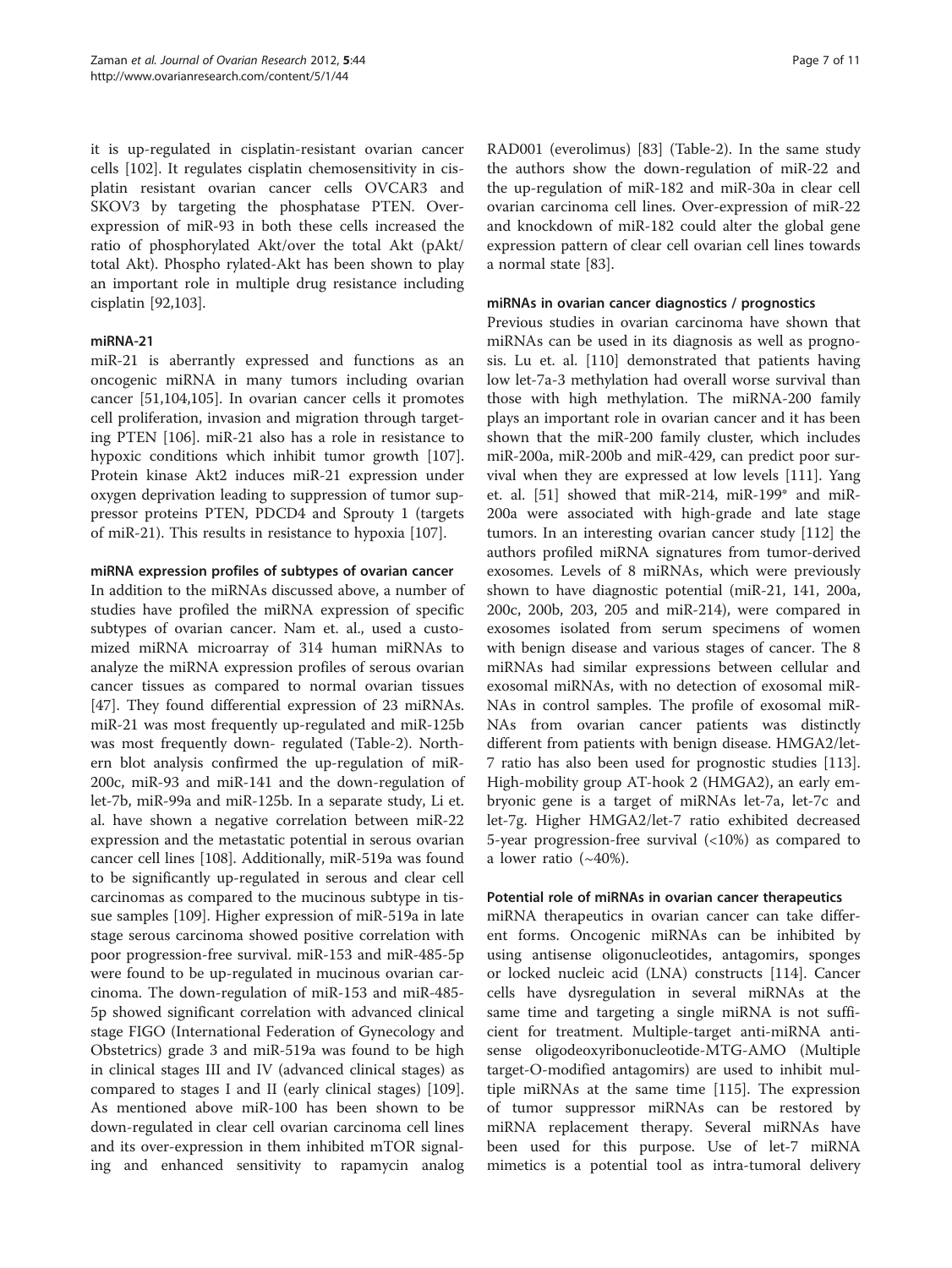<span id="page-7-0"></span>of let-7b has been shown to decrease the tumor burden in lung tumors [[116,117](#page-10-0)]. The miR-143-145 cluster has been shown to be frequently deleted in cancer. miR-143 and 145, delivered intravenously to subcutaneous and orthotopic xenografts downregulated the oncogenes RREB1 and KRAS [\[118\]](#page-10-0). One of the more beneficial miRNA therapies is miR-34 replacement therapy. P53 protein is known to enhance miR-34 expression and it is mutated in many cancers [[119\]](#page-10-0). The intra-tumoral delivery of miR-34 mimics impaired tumorigenesis on a xenograft model of nonsmall cell lung cancer, and systemic delivery of miR-34 reduced tumor growth of KrasLSL-G12D<sup>+</sup> mice [[117,120](#page-10-0)]. Certain small molecule compounds like enoxacin have been shown to restore downregulated miRNAs to a normal miRNA level or expression pattern without affecting normal cells and with no toxicity in in vivo models [[121,122](#page-10-0)].

miRNAs can also be used to sensitize tumors to chemotherapy. The efflux of anticancer drugs by ABC transporters is one of the main reasons resistance to chemotherapy drugs develops. miR-9 has been shown to negatively regulate SOX2 which induces the expression of ABC transporters ABCC3 and ABCC6 [\[123\]](#page-10-0). Resistance to tamoxifen is restored by the over expression of miR-15 and miR-16. miR-15 and 16 suppress the antiapoptotic molecule BCL-2 and sensitize the cells to tamoxifen [\[124\]](#page-10-0). Similarly, use of antagomirs against miR-21 was found to sensitize cultured cells to the chemotherapeutic agent 5-Fluorouracil (5-FU) [\[125](#page-10-0)].

One of the greatest challenges in RNAi therapy continues to be the delivery method of the therapeutic siRNA or miRNA to the target cells. Future focus should be aimed at addressing these issues by engineering an efficient delivery system by use of radiolabeled, tumor specific antibody conjugated nanoformulations to deliver miRNA to the ovarian tumor site. It is very important to formulate an effective delivery method, such as nanotechnology-based delivery approach for microRNA for therapy with the help of strategic image-guided systemic delivery to the tumor. This will be a major contribution in the field of cancer therapeutics and will help overcome challenges in miRNA delivery. The goal of this novel therapeutic approach is to effectively encourage reprogramming of miRNA networks in cancer cells which may lead to a clinically translatable miRNA-based therapy to benefit ovarian cancer patients.

# Conclusions

In spite of all the above advances there is still a long way to go to understand and apply miRNA therapeutics in cancer and ovarian cancer in particular. Identification of unique patterns of deregulated miRNA expression in ovarian cancer provides valuable information that may: serve as molecular biomarkers for tumor diagnosis; identify low and high risk populations of patients, disease prognosis and prevention of cancer, and predict therapeutic responses. One of the areas of improvement in miRNA therapy has been to reduce or eliminate offtarget or non-specific effects. This regulatory network is complex because of the fact that a single miRNA can have multiple targets and several miRNAs can have a single target. Therefore, careful designing of therapeutic strategies is needed to overcome these technical issues. Moreover, the identification of new strategies is required to enhance the potency and stability of therapeutic vectors and the specificity of their delivery to tissues. We hope that with increased understanding of the role of miRNAs in cancer development and by designing more efficient miRNA-modulating molecules, miRNA mediated cancer therapy will give a new impetus to the cure for cancer including ovarian cancer.

#### Abbreviations

miRNA: MicroRNA; EMT: Epithelial to mesenchymal transition; RISC: RNAinduced silencing complex; UTR: Untranslated region; EOC: Epithelial ovarian cancer/ovarian cancer.

#### Competing interests

The authors declare that there are no financial and non financial competing interests.

#### Authors' contributions

MSZ designed and drafted the manuscript; MJ, DMM and SK were involved in the critical revision of the manuscript; SCC gave final approval of the version to be published. All authors read and approved the final manuscript.

#### Acknowledgements

The authors thank Cathy Christopherson for editorial assistance and Dr. Mohammed Sikander for preparing the figure. This work was partially supported by grants to SCC from Governor's Cancer 2010, the National Institutes of Health Research Project Grant Program (RO1) (CA142736), and (UO1) (CA162106A) and the Centers of Biomedical Research Excellence (P20 RR024219).

#### Author details

1 Cancer Biology Research Center, Sanford Research/USD, 2301 East 60th Street North, Sioux Falls SD 57104, USA. <sup>2</sup>Department of Obstetrics and Gynecology, Sanford School of Medicine, The University of South Dakota, 2301 East 60th Street North, Sioux Falls SD 57105, USA. <sup>3</sup>Basic Biomedical Science Division, Sanford School of Medicine, The University of South Dakota, 2301 East 60th Street North, Sioux Falls SD 57105, USA.

#### Received: 20 October 2012 Accepted: 6 December 2012 Published: 13 December 2012

#### References

- 1. Siegel R, Naishadham D, Jemal A: Cancer statistics, 2012. CA Cancer J Clin 2012, 62(1):10–29.
- 2. Wright JD, Shah M, Mathew L, Burke WM, Culhane J, Goldman N, Schiff PB, Herzog TJ: Fertility preservation in young women with epithelial ovarian cancer. Cancer 2009, 115(18):4118–4126.
- 3. Fung-Kee-Fung M, Oliver T, Elit L, Oza A, Hirte HW, Bryson P: Optimal chemotherapy treatment for women with recurrent ovarian cancer. Curr Oncol 2007, 14(5):195–208.
- 4. Takano M, Kikuchi Y, Yaegashi N, Kuzuya K, Ueki M, Tsuda H, Suzuki M, Kigawa J, Takeuchi S, Moriya T, et al: Clear cell carcinoma of the ovary: a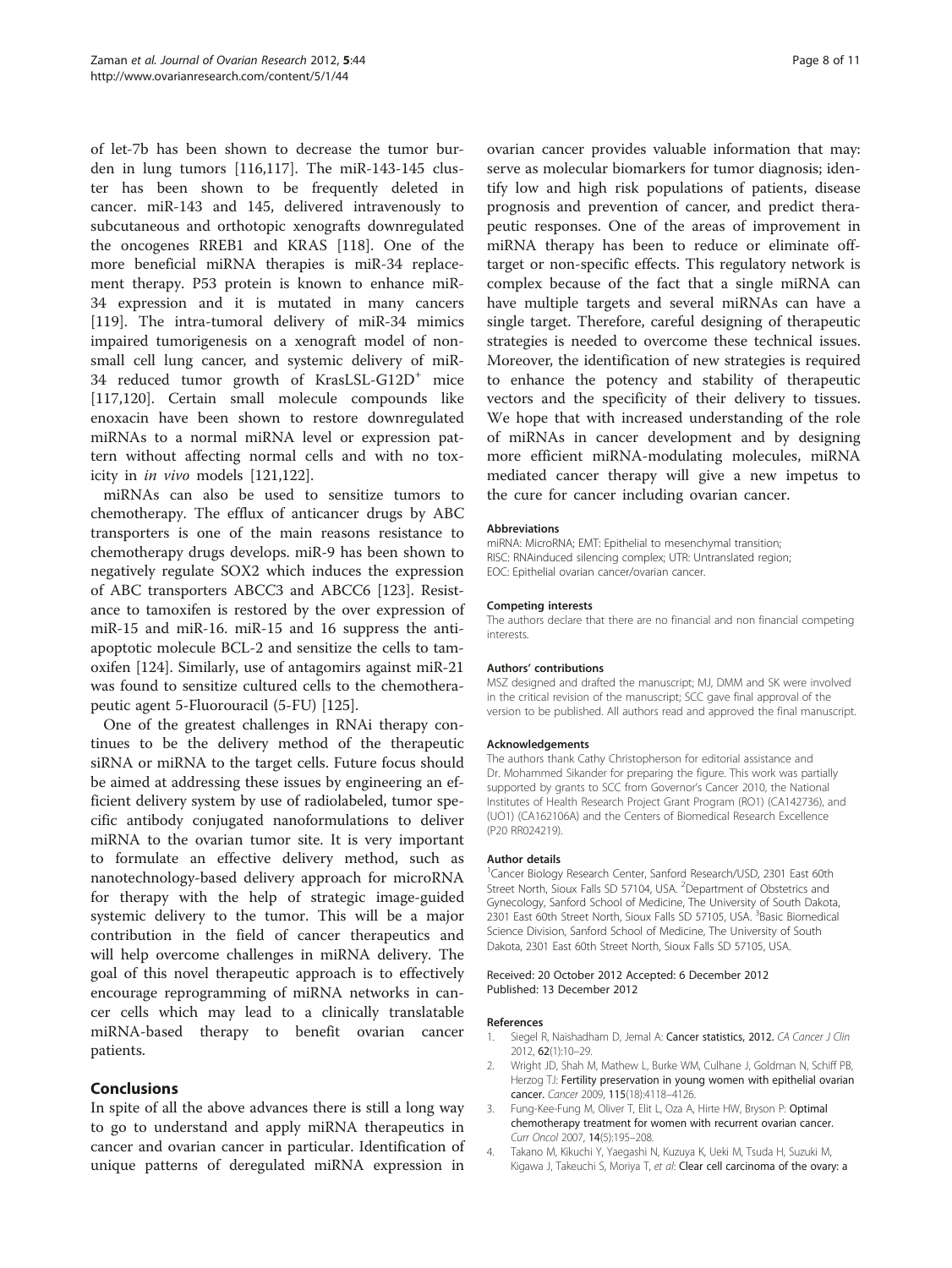<span id="page-8-0"></span>retrospective multicentre experience of 254 patients with complete surgical staging. Br J Cancer 2006, 94(10):1369–1374.

- 5. du Bois A, Luck HJ, Meier W, Adams HP, Mobus V, Costa S, Bauknecht T, Richter B, Warm M, Schroder W, et al: A randomized clinical trial of cisplatin/paclitaxel versus carboplatin/paclitaxel as first-line treatment of ovarian cancer. J Natl Cancer Inst 2003, 95(17):1320–1329.
- 6. Shih Ie M, Kurman RJ: Ovarian tumorigenesis: a proposed model based on morphological and molecular genetic analysis. Am J Pathol 2004, 164(5):1511–1518.
- 7. Morgan RJ, Alvarez RD, Armstrong DK, Burger RA, Castells M, Chen LM, Copeland L, Crispens MA, Gershenson D, Gray H, et al: Ovarian Cancer, Version 3.2012. J Natl Compr Canc Netw 2012, 10(11):1339–1349.
- 8. Vergote I, du Bois A, Amant F, Heitz F, Leunen K, Harter P: Neoadjuvant chemotherapy in advanced ovarian cancer: On what do we agree and disagree. Gynecol Oncol 2012, Sep 21 (Epub ahead of print).
- Gonzalez-Martin A, Chiva L: Emerging Concerns When Evidence-Based Medicine Is Translated into Real Life: The Case of Neoadjuvant Chemotherapy in Ovarian Cancer. Curr Oncol Rep 2012, Oct 9 (epub ahead of print).
- 10. Cannistra SA: Cancer of the ovary. N Engl J Med 2004, 351(24):2519-2529.
- 11. Rabik CA, Dolan ME: Molecular mechanisms of resistance and toxicity associated with platinating agents. Cancer Treat Rev 2007, 33(1):9–23.
- 12. Fraser M, Bai T, Tsang BK: Akt promotes cisplatin resistance in human ovarian cancer cells through inhibition of p53 phosphorylation and nuclear function. Int J Cancer 2008, 122(3):534–546.
- 13. Behbakht K, Qamar L, Aldridge CS, Coletta RD, Davidson SA, Thorburn A, Ford HL: Six1 overexpression in ovarian carcinoma causes resistance to TRAIL-mediated apoptosis and is associated with poor survival. Cancer Res 2007, 67(7):3036–3042.
- 14. Duan Z, Foster R, Bell DA, Mahoney J, Wolak K, Vaidya A, Hampel C, Lee H, Seiden MV: Signal transducers and activators of transcription 3 pathway activation in drug-resistant ovarian cancer. Clin Cancer Res 2006, 12(17):5055–5063.
- 15. Gan Y, Wientjes MG, Au JL: Expression of basic fibroblast growth factor correlates with resistance to paclitaxel in human patient tumors. Pharm Res 2006, 23(6):1324–1331.
- 16. Ferlini C, Raspaglio G, Cicchillitti L, Mozzetti S, Prislei S, Bartollino S, Scambia G: Looking at drug resistance mechanisms for microtubule interacting drugs: does TUBB3 work? Curr Cancer Drug Targets 2007, 7(8):704-712.
- 17. Bartel DP: MicroRNAs: genomics, biogenesis, mechanism, and function. Cell 2004, 116(2):281–297.
- 18. Bartels CL, Tsongalis GJ: MicroRNAs: novel biomarkers for human cancer. Clin Chem 2009, 55(4):623–631.
- 19. Sorrentino A, Liu CG, Addario A, Peschle C, Scambia G, Ferlini C: Role of microRNAs in drug-resistant ovarian cancer cells. Gynecol Oncol 2008, 111(3):478–486.
- 20. Marchini S, Fruscio R, Clivio L, Beltrame L, Porcu L, Nerini IF, Cavalieri D, Chiorino G, Cattoretti G, Mangioni C, et al: Resistance to platinum-based chemotherapy is associated with epithelial to mesenchymal transition in epithelial ovarian cancer. Eur J Cancer 2012, Aug 13, (Epub ahead of print).
- 21. Ye G, Fu G, Cui S, Zhao S, Bernaudo S, Bai Y, Ding Y, Zhang Y, Yang BB, Peng C: MicroRNA 376c enhances ovarian cancer cell survival by targeting activin receptor-like kinase 7: implications for chemoresistance. J Cell Sci 2011, 124(Pt 3):359–368.
- 22. Lee RC, Feinbaum RL, Ambros V: The C. elegans heterochronic gene lin-4 encodes small RNAs with antisense complementarity to lin-14. Cell 1993, 75(5):843–854.
- 23. Wheeler BM, Heimberg AM, Moy VN, Sperling EA, Holstein TW, Heber S, Peterson KJ: The deep evolution of metazoan microRNAs. Evol Dev 2009, 11(1):50–68.
- 24. Ambros V: The functions of animal microRNAs. Nature 2004, 431(7006):350–355.
- 25. Cai X, Hagedorn CH, Cullen BR: Human microRNAs are processed from capped, polyadenylated transcripts that can also function as mRNAs. RNA 2004, 10(12):1957–1966.
- 26. Kim YK, Kim VN: Processing of intronic microRNAs. EMBO J 2007, 26(3):775–783.
- 27. Pratt AJ, MacRae IJ: The RNA-induced silencing complex: a versatile gene-silencing machine. J Biol Chem 2009, 284(27):17897–17901.
- 28. Fabian MR, Mathonnet G, Sundermeier T, Mathys H, Zipprich JT, Svitkin YV, Rivas F, Jinek M, Wohlschlegel J, Doudna JA, et al: Mammalian miRNA RISC

recruits CAF1 and PABP to affect PABP-dependent deadenylation. Mol Cell 2009, 35(6):868–880.

- 29. Grimson A, Farh KK, Johnston WK, Garrett-Engele P, Lim LP, Bartel DP: MicroRNA targeting specificity in mammals: determinants beyond seed pairing. Mol Cell 2007, 27(1):91–105.
- 30. Gu S, Jin L, Zhang F, Sarnow P, Kay MA: Biological basis for restriction of microRNA targets to the 3' untranslated region in mammalian mRNAs. Nat Struct Mol Biol 2009, 16(2):144–150.
- 31. Vasudevan S, Tong Y, Steitz JA: Cell-cycle control of microRNA-mediated translation regulation. Cell Cycle 2008, 7(11):1545–1549.
- 32. Lewis BP, Shih IH, Jones-Rhoades MW, Bartel DP, Burge CB: Prediction of mammalian microRNA targets. Cell 2003, 115(7):787–798.
- 33. Flynt AS, Lai EC: Biological principles of microRNA-mediated regulation: shared themes amid diversity. Nat Rev Genet 2008, 9(11):831–842.
- 34. Calin GA, Dumitru CD, Shimizu M, Bichi R, Zupo S, Noch E, Aldler H, Rattan S, Keating M, Rai K, et al: Frequent deletions and down-regulation of micro- RNA genes miR15 and miR16 at 13q14 in chronic lymphocytic leukemia. Proc Natl Acad Sci U S A 2002, 99(24):15524–15529.
- 35. Zhang W, Dahlberg JE, Tam W: MicroRNAs in tumorigenesis: a primer. Am J Pathol 2007, 171(3):728–738.
- 36. Calin GA, Ferracin M, Cimmino A, Di Leva G, Shimizu M, Wojcik SE, Iorio MV, Visone R, Sever NI, Fabbri M, et al: A MicroRNA signature associated with prognosis and progression in chronic lymphocytic leukemia. N Engl J Med 2005, 353(17):1793–1801.
- 37. Calin GA, Croce CM: Chromosomal rearrangements and microRNAs: a new cancer link with clinical implications. J Clin Invest 2007, 117(8):2059–2066.
- 38. Tagawa H, Seto M: A microRNA cluster as a target of genomic amplification in malignant lymphoma. Leukemia 2005, 19(11):2013–2016.
- 39. Calin GA, Sevignani C, Dumitru CD, Hyslop T, Noch E, Yendamuri S, Shimizu M, Rattan S, Bullrich F, Negrini M, et al: Human microRNA genes are frequently located at fragile sites and genomic regions involved in cancers. Proc Natl Acad Sci U S A 2004, 101(9):2999–3004.
- 40. Giannakakis A, Sandaltzopoulos R, Greshock J, Liang S, Huang J, Hasegawa K, Li C, O'Brien-Jenkins A, Katsaros D, Weber BL, et al: miR-210 links hypoxia with cell cycle regulation and is deleted in human epithelial ovarian cancer. Cancer Biol Ther 2008, 7:255-264.
- 41. Saito Y, Liang G, Egger G, Friedman JM, Chuang JC, Coetzee GA, Jones PA: Specific activation of microRNA-127 with downregulation of the protooncogene BCL6 by chromatin-modifying drugs in human cancer cells. Cancer Cell 2006, 9(6):435–443.
- 42. Iorio MV, Visone R, Di Leva G, Donati V, Petrocca F, Casalini P, Taccioli C, Volinia S, Liu CG, Alder H, et al: MicroRNA signatures in human ovarian cancer. Cancer Res 2007, 67(18):8699–8707.
- 43. Kumar MS, Lu J, Mercer KL, Golub TR, Jacks T: Impaired microRNA processing enhances cellular transformation and tumorigenesis. Nat Genet 2007, 39(5):673–677.
- 44. He L, He X, Lim LP, de Stanchina E, Xuan Z, Liang Y, Xue W, Zender L, Magnus J, Ridzon D, et al: A microRNA component of the p53 tumour suppressor network. Nature 2007, 447(7148):1130–1134.
- 45. Zhang L, Volinia S, Bonome T, Calin GA, Greshock J, Yang N, Liu CG, Giannakakis A, Alexiou P, Hasegawa K, et al: Genomic and epigenetic alterations deregulate microRNA expression in human epithelial ovarian cancer. Proc Natl Acad Sci U S A 2008, 105(19):7004–7009.
- 46. Zhang L, Huang J, Yang N, Greshock J, Megraw MS, Giannakakis A, Liang S, Naylor TL, Barchetti A, Ward MR, et al: microRNAs exhibit high frequency genomic alterations in human cancer. Proc Natl Acad Sci U S A 2006, 103(24):9136–9141.
- 47. Nam EJ, Yoon H, Kim SW, Kim H, Kim YT, Kim JH, Kim JW, Kim S: MicroRNA expression profiles in serous ovarian carcinoma. Clin Cancer Res 2008, 14(9):2690–2695.
- 48. Dahiya N, Sherman-Baust CA, Wang TL, Davidson B, Shih Ie M, Zhang Y, Becker KG, Morin PJ, Wood W: MicroRNA expression and identification of putative miRNA targets in ovarian cancer. PLoS One 2008, 3(6):e2436.
- 49. Wyman SK, Parkin RK, Mitchell PS, Fritz BR, O'Briant K, Godwin AK, Urban N, Drescher CW, Knudsen BS, Tewari M: Repertoire of microRNAs in epithelial ovarian cancer as determined by next generation sequencing of small RNA cDNA libraries. PLoS One 2009, 4(4):e5311.
- 50. Lee CH, Subramanian S, Beck AH, Espinosa I, Senz J, Zhu SX, Huntsman D, van de Rijn M, Gilks CB: MicroRNA profiling of BRCA1/2 mutation-carrying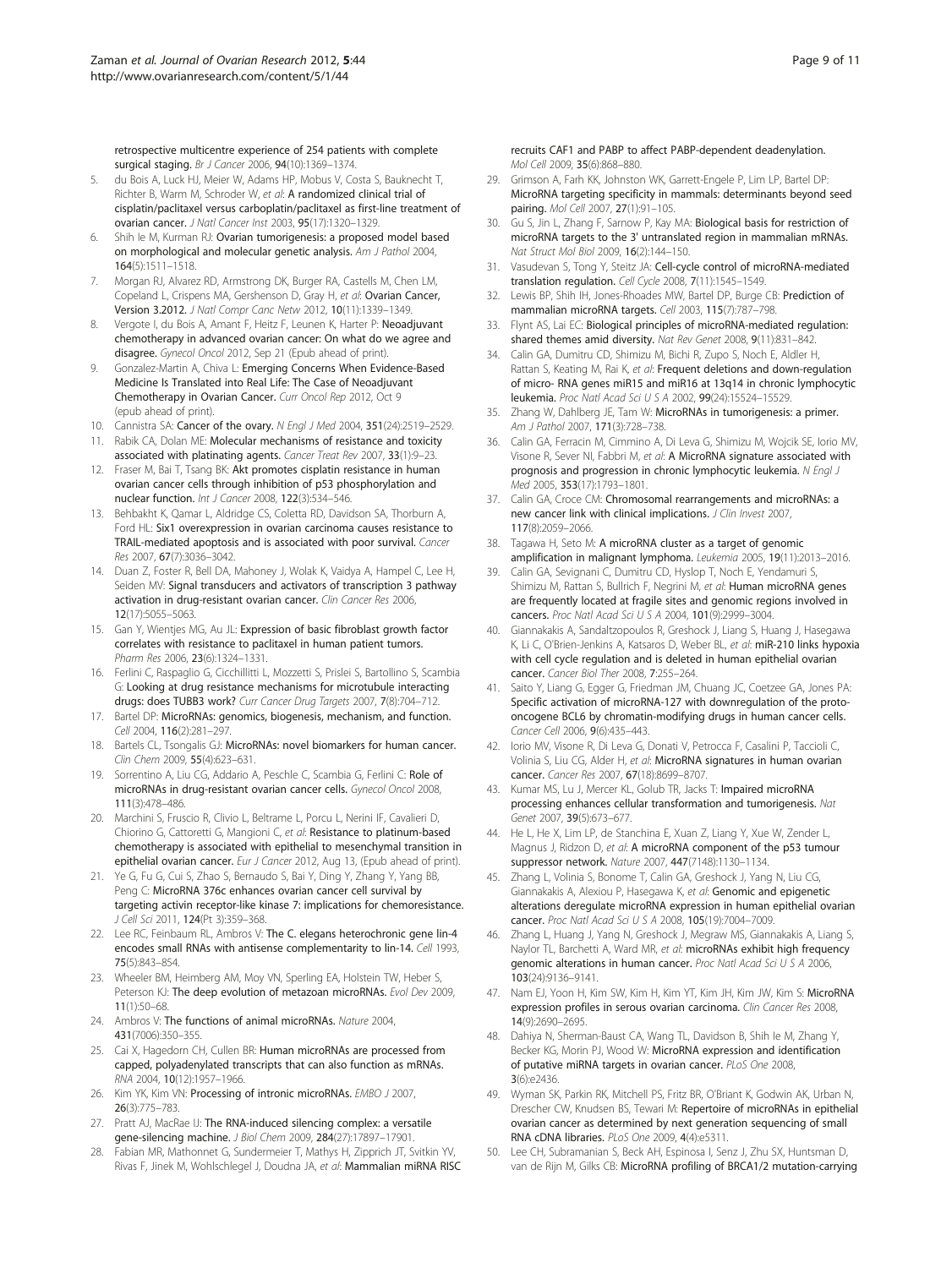<span id="page-9-0"></span>and non-mutation-carrying high-grade serous carcinomas of ovary. PLoS One 2009, 4(10):e7314.

- 51. Yang H, Kong W, He L, Zhao JJ, O'Donnell JD, Wang J, Wenham RM, Coppola D, Kruk PA, Nicosia SV, et al: MicroRNA expression profiling in human ovarian cancer: miR-214 induces cell survival and cisplatin resistance by targeting PTEN. Cancer Res 2008, 68(2):425–433.
- 52. Korpal M, Lee ES, Hu G, Kang Y: The miR-200 family inhibits epithelialmesenchymal transition and cancer cell migration by direct targeting of E-cadherin transcriptional repressors ZEB1 and ZEB2. J Biol Chem 2008, 283(22):14910–14914.
- 53. Huber MA, Kraut N, Beug H: Molecular requirements for epithelialmesenchymal transition during tumor progression. Curr Opin Cell Biol 2005, 17(5):548–558.
- 54. Park SM, Gaur AB, Lengyel E, Peter ME: The miR-200 family determines the epithelial phenotype of cancer cells by targeting the E-cadherin repressors ZEB1 and ZEB2. Genes Dev 2008, 22(7):894–907.
- 55. Gregory PA, Bert AG, Paterson EL, Barry SC, Tsykin A, Farshid G, Vadas MA, Khew-Goodall Y, Goodall GJ: The miR-200 family and miR-205 regulate epithelial to mesenchymal transition by targeting ZEB1 and SIP1. Nat Cell Biol 2008, 10(5):593–601.
- 56. Gregory PA, Bracken CP, Bert AG, Goodall GJ: MicroRNAs as regulators of epithelial-mesenchymal transition. Cell Cycle 2008, 7(20):3112–3118.
- 57. Kong D, Li Y, Wang Z, Banerjee S, Ahmad A, Kim HR, Sarkar FH: miR-200 regulates PDGF-D-mediated epithelial-mesenchymal transition, adhesion, and invasion of prostate cancer cells. Stem Cells 2009, 27(8):1712–1721.
- 58. Imai T, Horiuchi A, Shiozawa T, Osada R, Kikuchi N, Ohira S, Oka K, Konishi I: Elevated expression of E-cadherin and alpha-, beta-, and gammacatenins in metastatic lesions compared with primary epithelial ovarian carcinomas. Hum Pathol 2004, 35(12):1469–1476.
- 59. Leskela S, Leandro-Garcia LJ, Mendiola M, Barriuso J, Inglada-Perez L, Munoz I, Martinez-Delgado B, Redondo A, de Santiago J, Robledo M, et al: The miR-200 family controls beta-tubulin III expression and is associated with paclitaxel-based treatment response and progression-free survival in ovarian cancer patients. Endocr Relat Cancer 2011, 18(1):85–95.
- 60. Rosell R, Scagliotti G, Danenberg KD, Lord RV, Bepler G, Novello S, Cooc J, Crino L, Sanchez JJ, Taron M, et al: Transcripts in pretreatment biopsies from a three-arm randomized trial in metastatic non-small-cell lung cancer. Oncogene 2003, 22(23):3548–3553.
- 61. Seve P, Mackey J, Isaac S, Tredan O, Souquet PJ, Perol M, Lai R, Voloch A, Dumontet C: Class III beta-tubulin expression in tumor cells predicts response and outcome in patients with non-small cell lung cancer receiving paclitaxel. Mol Cancer Ther 2005, 4(12):2001–2007.
- 62. Seve P, Dumontet C: Is class III beta-tubulin a predictive factor in patients receiving tubulin-binding agents? Lancet Oncol 2008, 9(2):168–175.
- 63. Koh Y, Kim TM, Jeon YK, Kwon TK, Hah JH, Lee SH, Kim DW, Wu HG, Rhee CS, Sung MW, et al: Class III beta-tubulin, but not ERCC1, is a strong predictive and prognostic marker in locally advanced head and neck squamous cell carcinoma. Ann Oncol 2009, 20(8):1414–1419.
- 64. Ferrandina G, Zannoni GF, Martinelli E, Paglia A, Gallotta V, Mozzetti S, Scambia G, Ferlini C: Class III beta-tubulin overexpression is a marker of poor clinical outcome in advanced ovarian cancer patients. Clin Cancer Res 2006, 12(9):2774–2779.
- 65. Kavallaris M, Kuo DY, Burkhart CA, Regl DL, Norris MD, Haber M, Horwitz SB: Taxol-resistant epithelial ovarian tumors are associated with altered expression of specific beta-tubulin isotypes. J Clin Invest 1997, 100(5):1282–1293.
- 66. Mozzetti S, Ferlini C, Concolino P, Filippetti F, Raspaglio G, Prislei S, Gallo D, Martinelli E, Ranelletti FO, Ferrandina G, et al: Class III beta-tubulin overexpression is a prominent mechanism of paclitaxel resistance in ovarian cancer patients. Clin Cancer Res 2005, 11(1):298–305.
- 67. Umezu T, Shibata K, Kajiyama H, Terauchi M, Ino K, Nawa A, Kikkawa F: Taxol resistance among the different histological subtypes of ovarian cancer may be associated with the expression of class III beta-tubulin. Int J Gynecol Pathol 2008, 27(2):207–212.
- 68. Roush S, Slack FJ: The let-7 family of microRNAs. Trends Cell Biol 2008, 18(10):505–516.
- 69. Pasquinelli AE, Reinhart BJ, Slack F, Martindale MQ, Kuroda MI, Maller B, Hayward DC, Ball EE, Degnan B, Muller P, et al: Conservation of the sequence and temporal expression of let-7 heterochronic regulatory RNA. Nature 2000, 408(6808):86–89.
- 70. Takamizawa J, Konishi H, Yanagisawa K, Tomida S, Osada H, Endoh H, Harano T, Yatabe Y, Nagino M, Nimura Y, et al: Reduced expression of the let-7 microRNAs in human lung cancers in association with shortened postoperative survival. Cancer Res 2004, 64(11):3753–3756.
- 71. Yang N, Kaur S, Volinia S, Greshock J, Lassus H, Hasegawa K, Liang S, Leminen A, Deng S, Smith L, et al: MicroRNA microarray identifies Let-7i as a novel biomarker and therapeutic target in human epithelial ovarian cancer. Cancer Res 2008, 68(24):10307–10314.
- 72. Johnson SM, Grosshans H, Shingara J, Byrom M, Jarvis R, Cheng A, Labourier E, Reinert KL, Brown D, Slack FJ: RAS is regulated by the let-7 microRNA family. Cell 2005, 120(5):635–647.
- 73. Bussing I, Slack FJ, Grosshans H: let-7 microRNAs in development, stem cells and cancer. Trends Mol Med 2008, 14(9):400–409.
- 74. Johnson CD, Esquela-Kerscher A, Stefani G, Byrom M, Kelnar K, Ovcharenko D, Wilson M, Wang X, Shelton J, Shingara J, et al: The let-7 microRNA represses cell proliferation pathways in human cells. Cancer Res 2007, 67(16):7713–7722.
- Schultz J, Lorenz P, Gross G, Ibrahim S, Kunz M: MicroRNA let-7b targets important cell cycle molecules in malignant melanoma cells and interferes with anchorage-independent growth. Cell Res 2008, 18(5):549–557.
- 76. Wang Y, Hu X, Greshock J, Shen L, Yang X, Shao Z, Liang S, Tanyi JL, Sood AK, Zhang L: Genomic DNA Copy-Number Alterations of the let-7 Family in Human Cancers. PLoS One 2012, 7(9):e44399.
- 77. Chen GQ, Zhao ZW, Zhou HY, Liu YJ, Yang HJ: Systematic analysis of microRNA involved in resistance of the MCF-7 human breast cancer cell to doxorubicin. Med Oncol 2010, 27(2):406–415.
- 78. Blower PE, Chung JH, Verducci JS, Lin S, Park JK, Dai Z, Liu CG, Schmittgen TD, Reinhold WC, Croce CM, et al: MicroRNAs modulate the chemosensitivity of tumor cells. Mol Cancer Ther 2008, 7(1):1–9.
- 79. Weidhaas JB, Babar I, Nallur SM, Trang P, Roush S, Boehm M, Gillespie E, Slack FJ: MicroRNAs as potential agents to alter resistance to cytotoxic anticancer therapy. Cancer Res 2007, 67(23):11111–11116.
- 80. Boyerinas B, Park SM, Murmann AE, Gwin K, Montag AG, Zillhardt M, Hua YJ, Lengyel E, Peter ME: Let-7 modulates acquired resistance of ovarian cancer to Taxanes via IMP-1-mediated stabilization of multidrug resistance 1. Int J Cancer 2012, 130(8):1787–1797.
- 81. Lu L, Schwartz P, Scarampi L, Rutherford T, Canuto EM, Yu H, Katsaros D: MicroRNA let-7a: a potential marker for selection of paclitaxel in ovarian cancer management. Gynecol Oncol 2011, 122(2):366–371.
- 82. Corney DC, Hwang CI, Matoso A, Vogt M, Flesken-Nikitin A, Godwin AK, Kamat AA, Sood AK, Ellenson LH, Hermeking H, et al: Frequent downregulation of miR-34 family in human ovarian cancers. Clin Cancer Res 2010, 16(4):1119–1128.
- 83. Nagaraja AK, Creighton CJ, Yu Z, Zhu H, Gunaratne PH, Reid JG, Olokpa E, Itamochi H, Ueno NT, Hawkins SM, et al: A link between mir-100 and FRAP1/mTOR in clear cell ovarian cancer. Mol Endocrinol 2010, 24(2):447–463.
- 84. Peng DX, Luo M, Qiu LW, He YL, Wang XF: Prognostic implications of microRNA-100 and its functional roles in human epithelial ovarian cancer. Oncol Rep 2012, 27(4):1238–1244.
- 85. Mabuchi S, Kawase C, Altomare DA, Morishige K, Sawada K, Hayashi M, Tsujimoto M, Yamoto M, Klein-Szanto AJ, Schilder RJ, et al: mTOR is a promising therapeutic target both in cisplatin-sensitive and cisplatinresistant clear cell carcinoma of the ovary. Clin Cancer Res 2009, 15(17):5404–5413.
- 86. Creighton CJ, Fountain MD, Yu Z, Nagaraja AK, Zhu H, Khan M, Olokpa E, Zariff A, Gunaratne PH, Matzuk MM, et al: Molecular profiling uncovers a p53-associated role for microRNA-31 in inhibiting the proliferation of serous ovarian carcinomas and other cancers. Cancer Res 2010, 70(5):1906–1915.
- 87. Ueda T, Volinia S, Okumura H, Shimizu M, Taccioli C, Rossi S, Alder H, Liu CG, Oue N, Yasui W, et al: Relation between microRNA expression and progression and prognosis of gastric cancer: a microRNA expression analysis. Lancet Oncol 2010, 11(2):136–146.
- 88. Penna E, Orso F, Cimino D, Tenaglia E, Lembo A, Quaglino E, Poliseno L, Haimovic A, Osella-Abate S, De Pitta C, et al: microRNA-214 contributes to melanoma tumour progression through suppression of TFAP2C. EMBO J 2011, 30(10):1990–2007.
- 89. Volinia S, Calin GA, Liu CG, Ambs S, Cimmino A, Petrocca F, Visone R, Iorio M, Roldo C, Ferracin M, et al: A microRNA expression signature of human